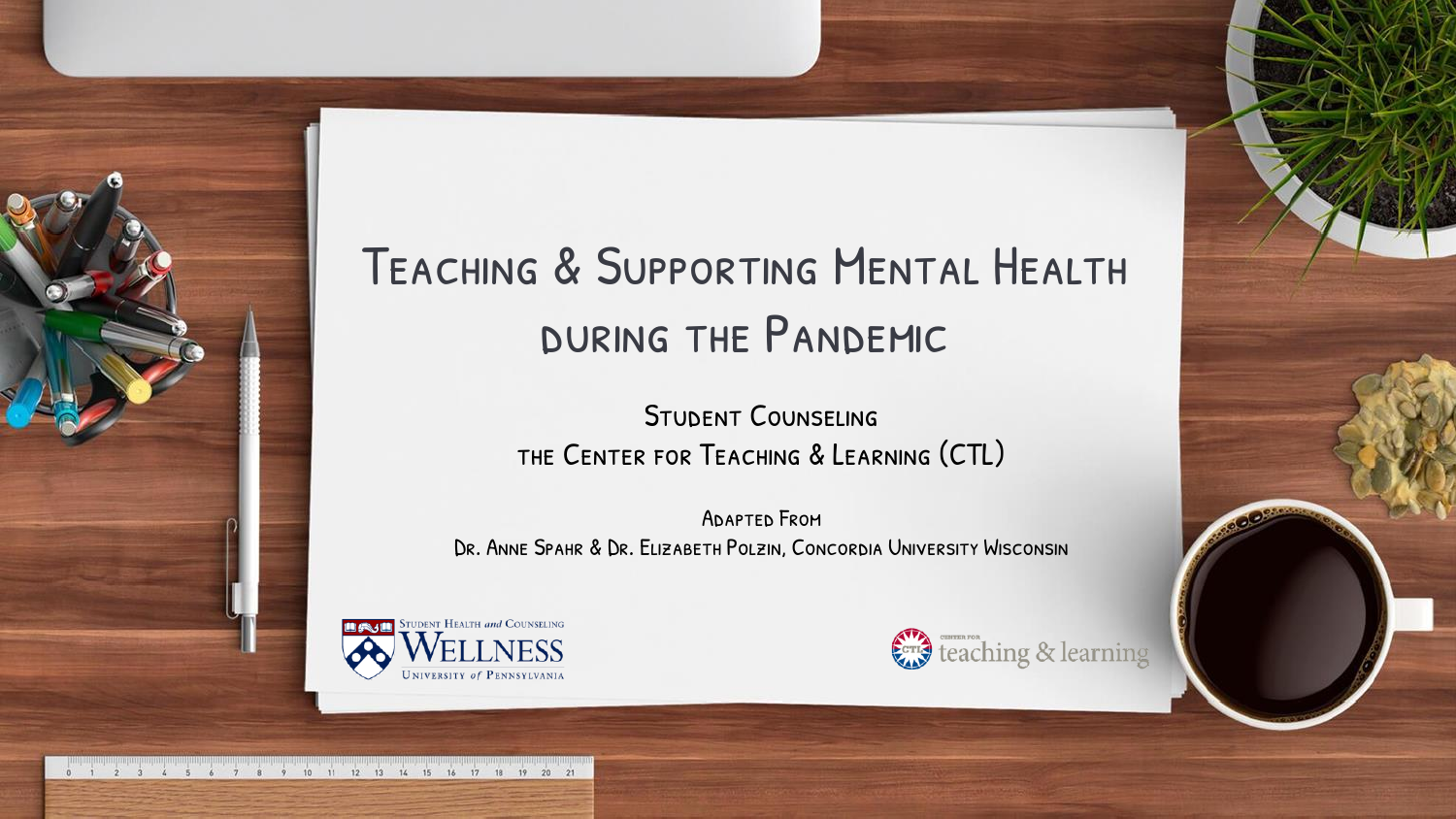# WHAT IS GOING ON right now?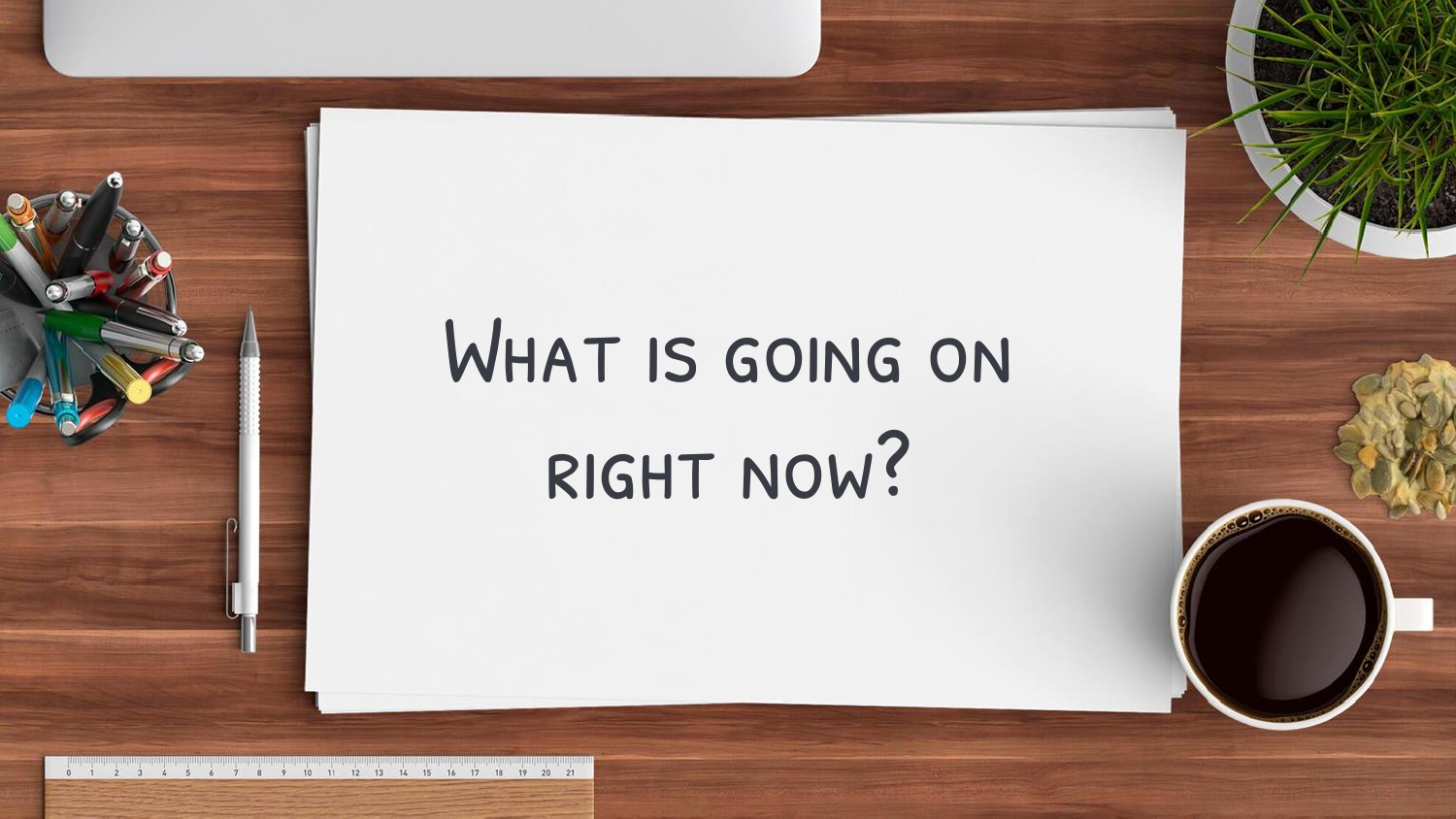

The COVID pandemic has created a great deal of change and uncertainty for all of us. Many people are experiencing a range of emotional discomfort such as sadness, anxiety, frustration, fear, loneliness, and grief.

Students, in particular, are feeling a great deal of stress.

This is a common and reasonable response to the current situation.

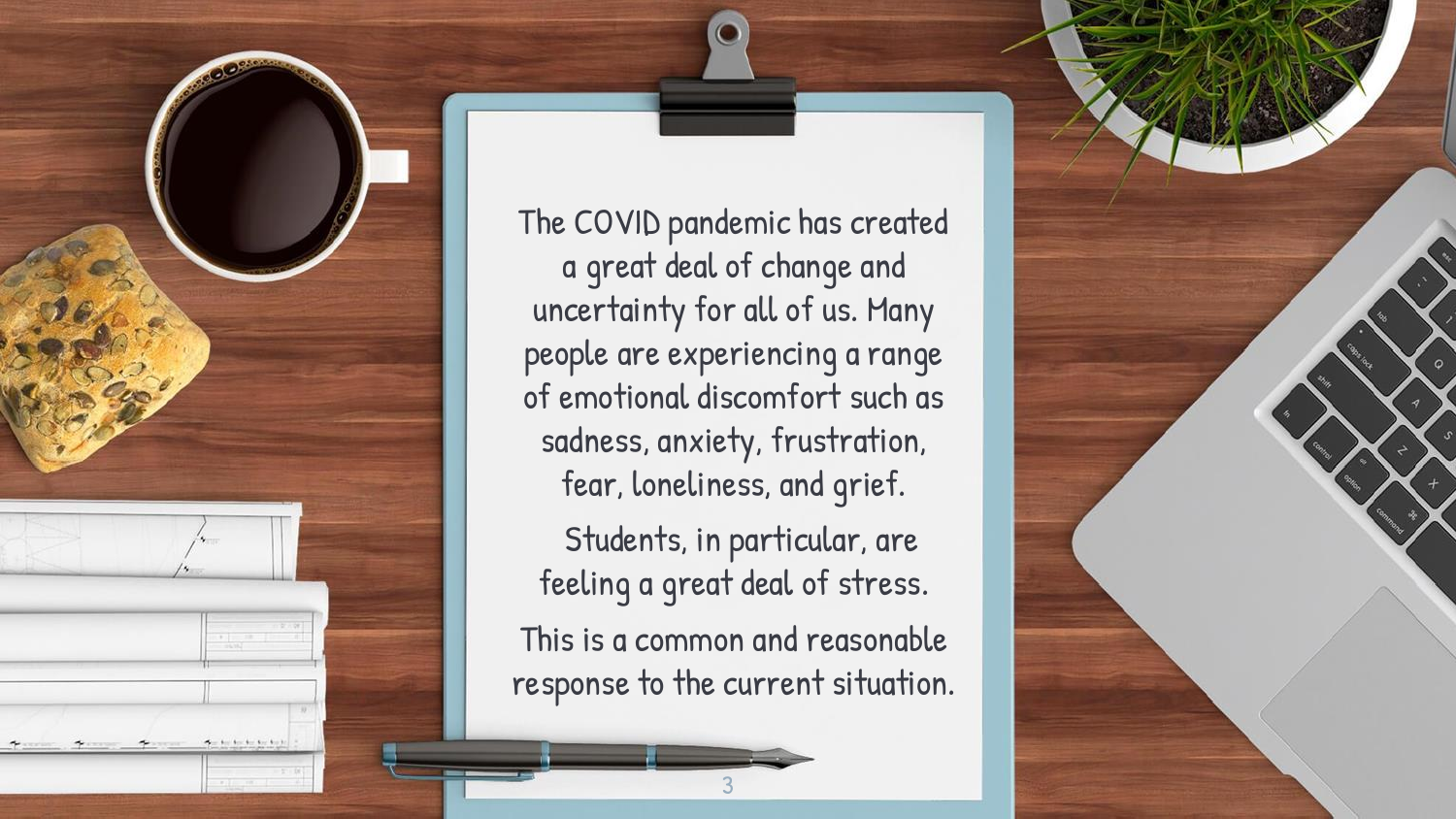#### Stressors for students

- <sup>&</sup>gt; Layers of loss (graduation, jobs, time with friends)
- <sup>&</sup>gt; Isolation & loneliness
- <sup>&</sup>gt; Complicated family dynamics
- <sup>&</sup>gt; Family or friend illness or death due to COVID
- <sup>&</sup>gt; Difficulty maintaining self-care
- <sup>&</sup>gt; Mental/physical health conditions
- <sup>&</sup>gt; Anxiety related to social situations
- <sup>&</sup>gt; Difficulty adjusting to changing norms and policies
- <sup>&</sup>gt; Worries about being academically underprepared for the coursework
- <sup>&</sup>gt; Domestic and international news incidents
- <sup>&</sup>gt; Creating boundaries with others

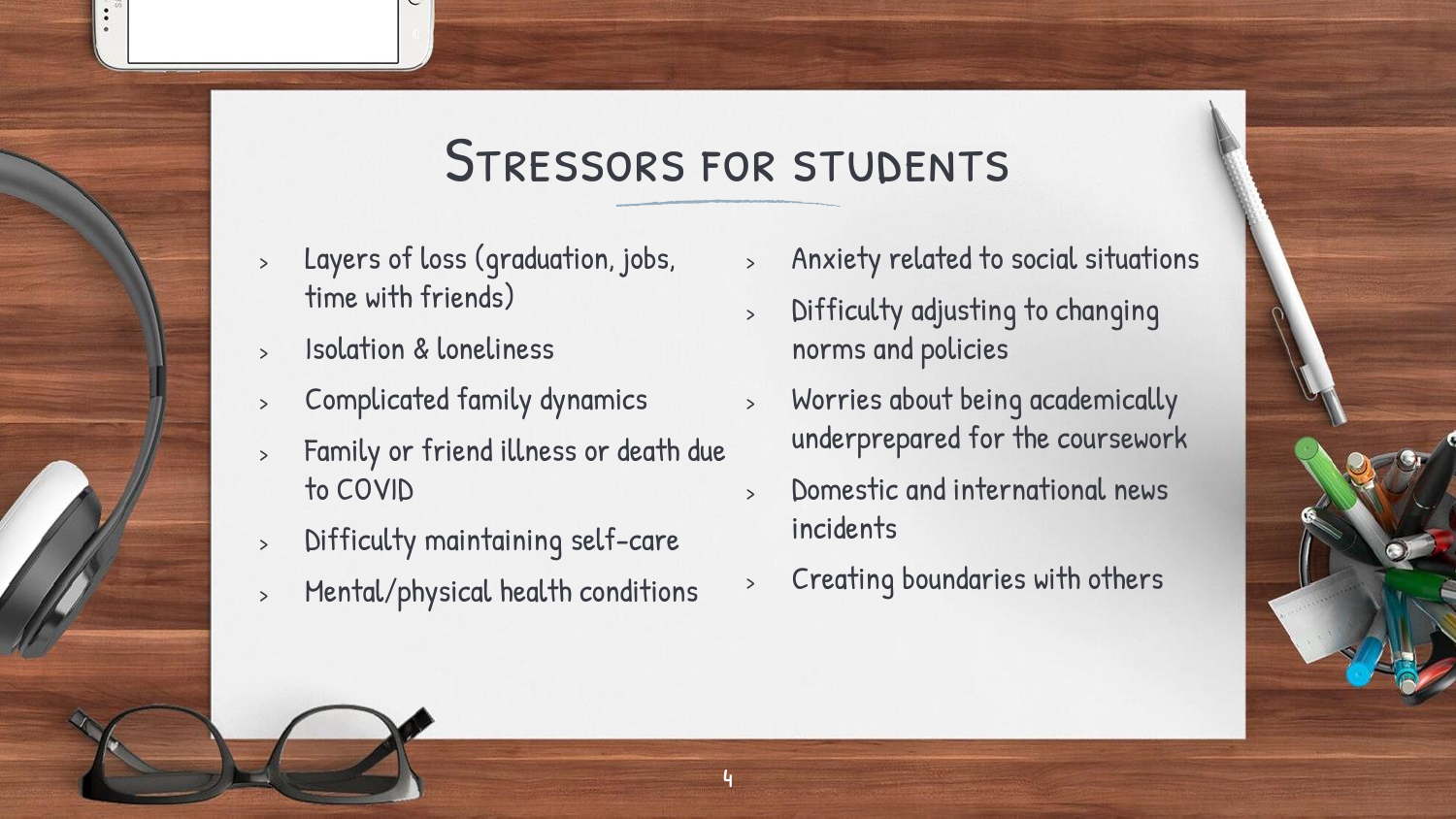#### STRESS MAY BE EXACERBATED BY CULTURE & CONTEXT

- Financial concerns for students and their families/FGLI concerns
- International students dealing with issues around visas, jobs, isolation, family worries, etc.
- Students of color facing issues around racism and inequality
- > Students with disabilities & chronic illness concerned about risk & lack of treatment
- Student concerns may vary based on mental health and trauma history, aspects of one's identity, and if a student has experienced discrimination that may impact their sense of belonging in the classroom.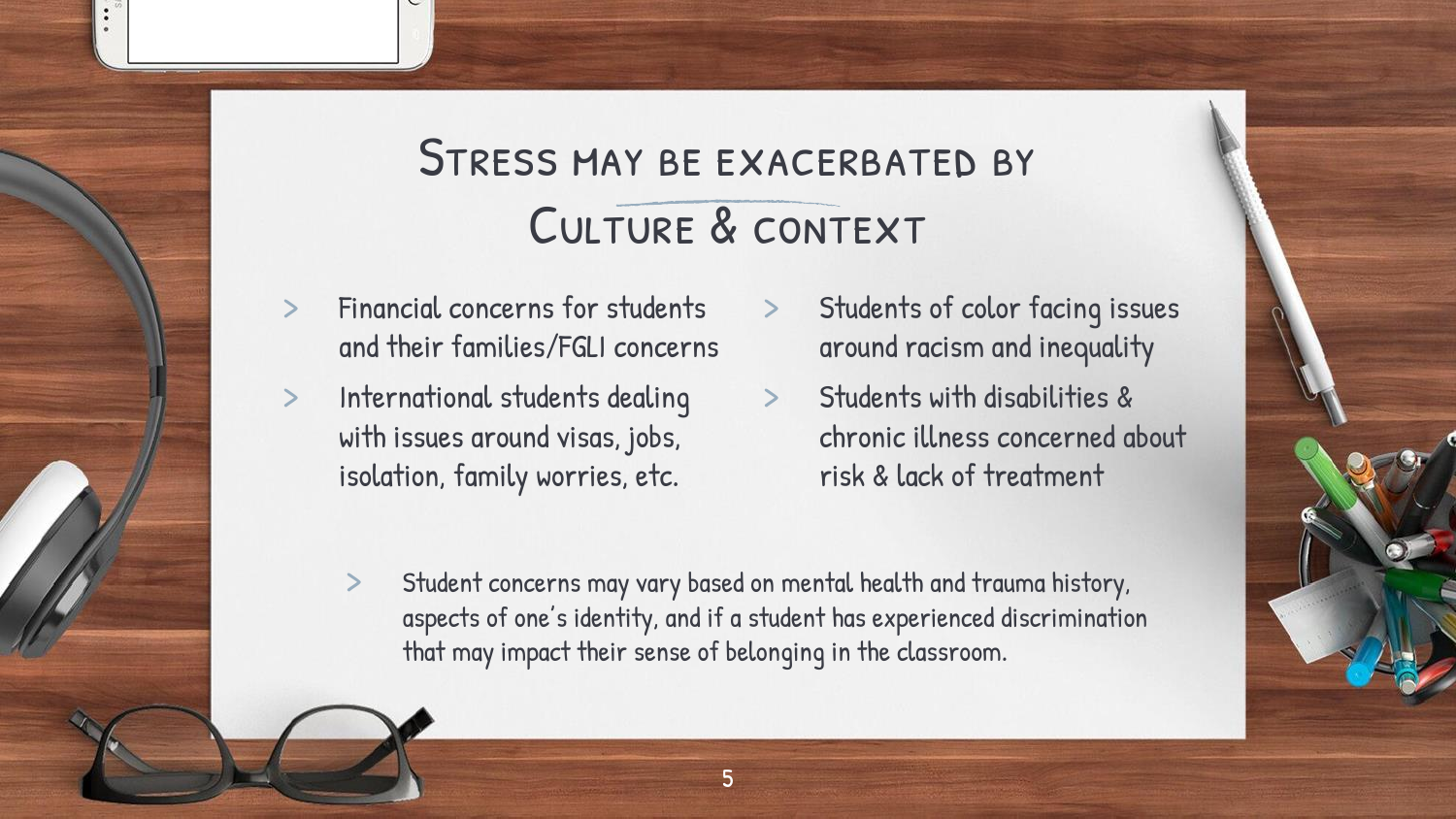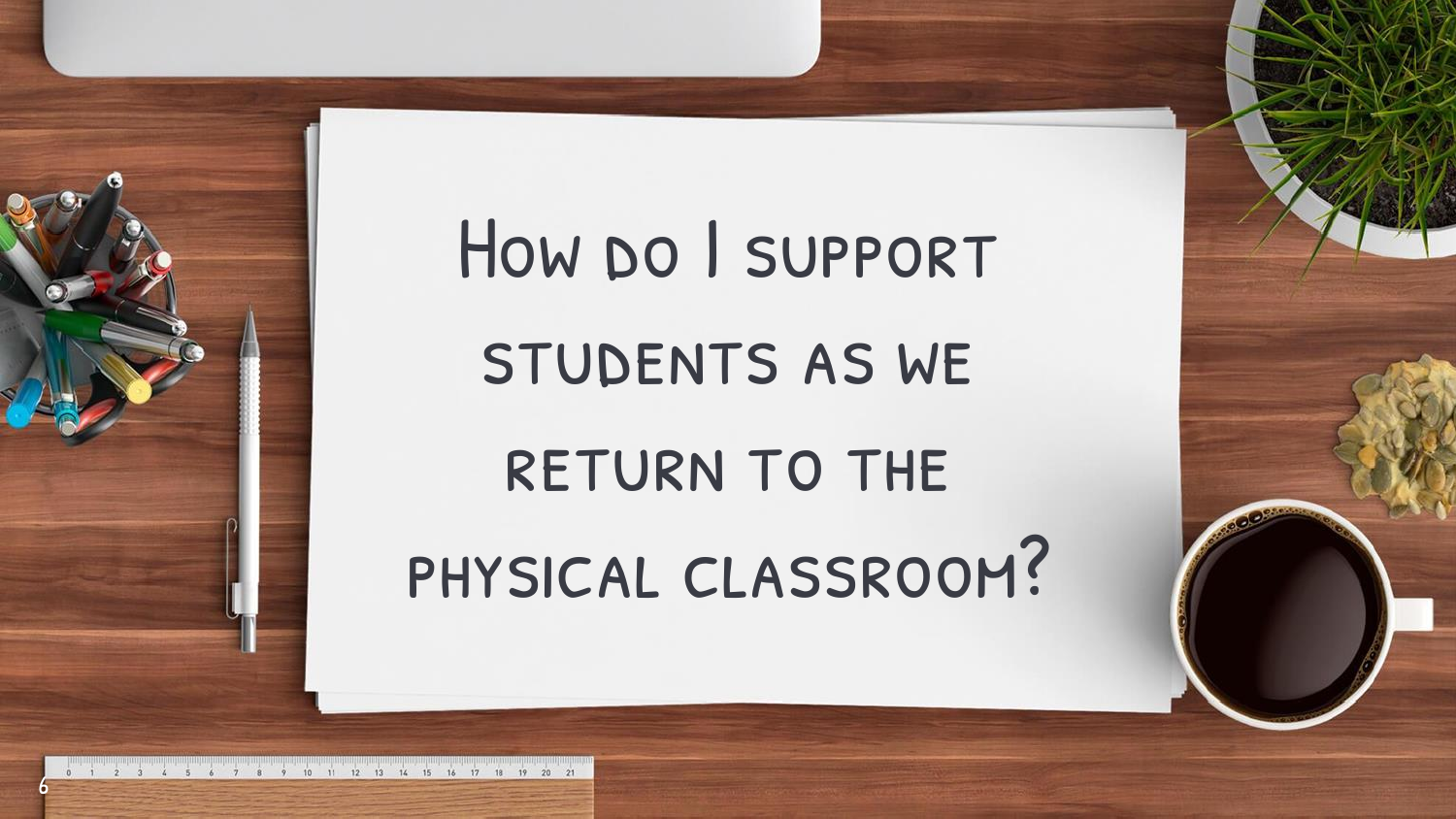# General Tips

- Humanize yourself (with boundaries) by sharing how you are feeling and giving your students opportunities to share, too
- Recognize that there will be varying levels of student comfort indoors and when working in groups
- Assume the best in our students; students can care about their academics AND struggle at the same time
- Focus on teacher-student rapport and student connectedness
- Provide predictability alongside flexibility

C

Send emails and/or schedule meetings to check in with students

Glazier (2016), Imad (2020), Imad (2021), Newhouse (2020)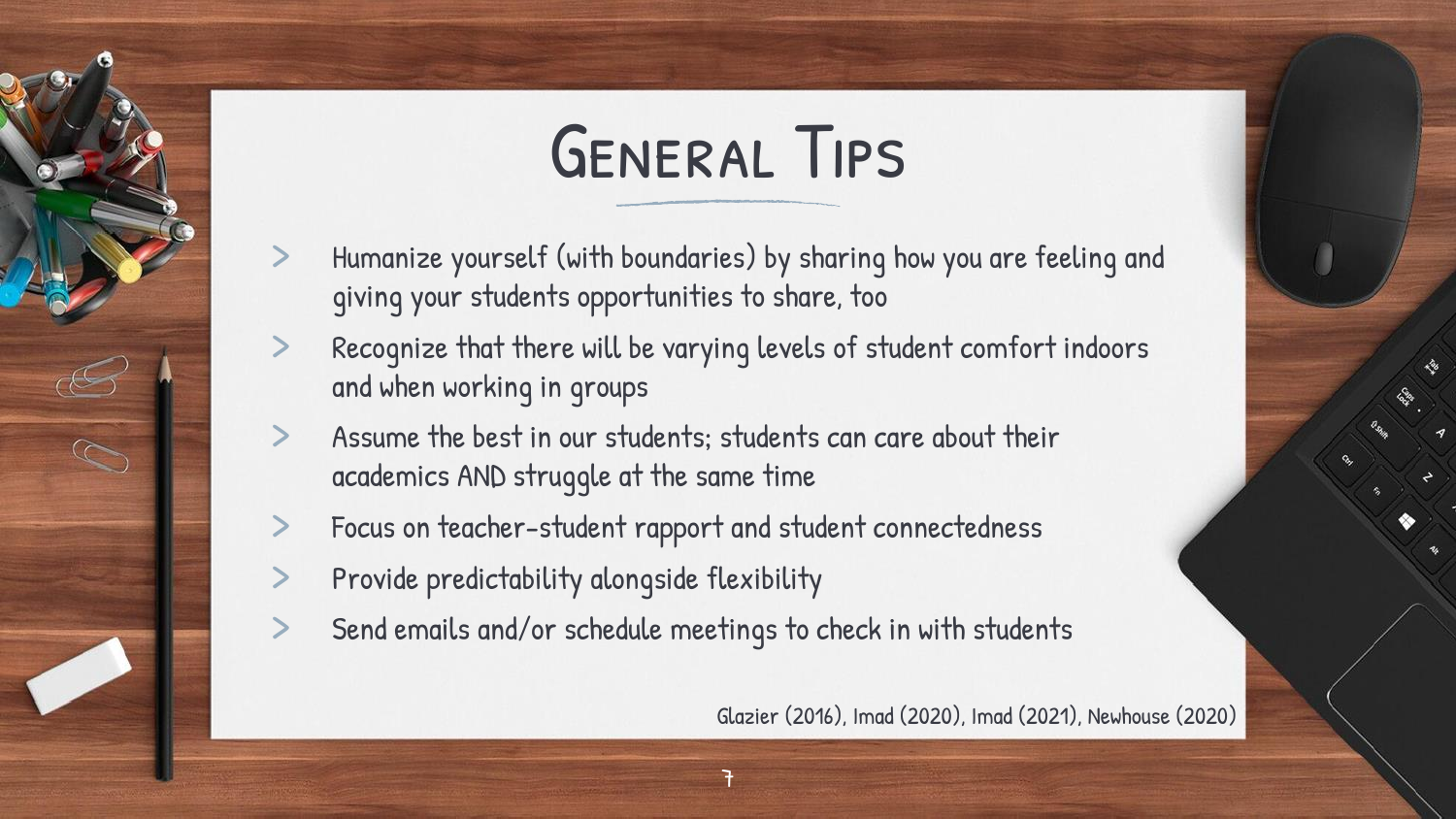# **SAFETY CONSIDERATIONS**

- Share information with your students about mask-wearing in your syllabus and discuss it during the first class meeting
- At the beginning of every class session, briefly remind your students of the masking policy
- Emphasize the importance of everyone's health and safety, including staying home when sick

 $\infty$ 

- Consider setting up study groups that meet on Zoom to help students connect with and support each other
- Consider co-creating classroom norms with your class around in-class behavior, including physical spacing and interacting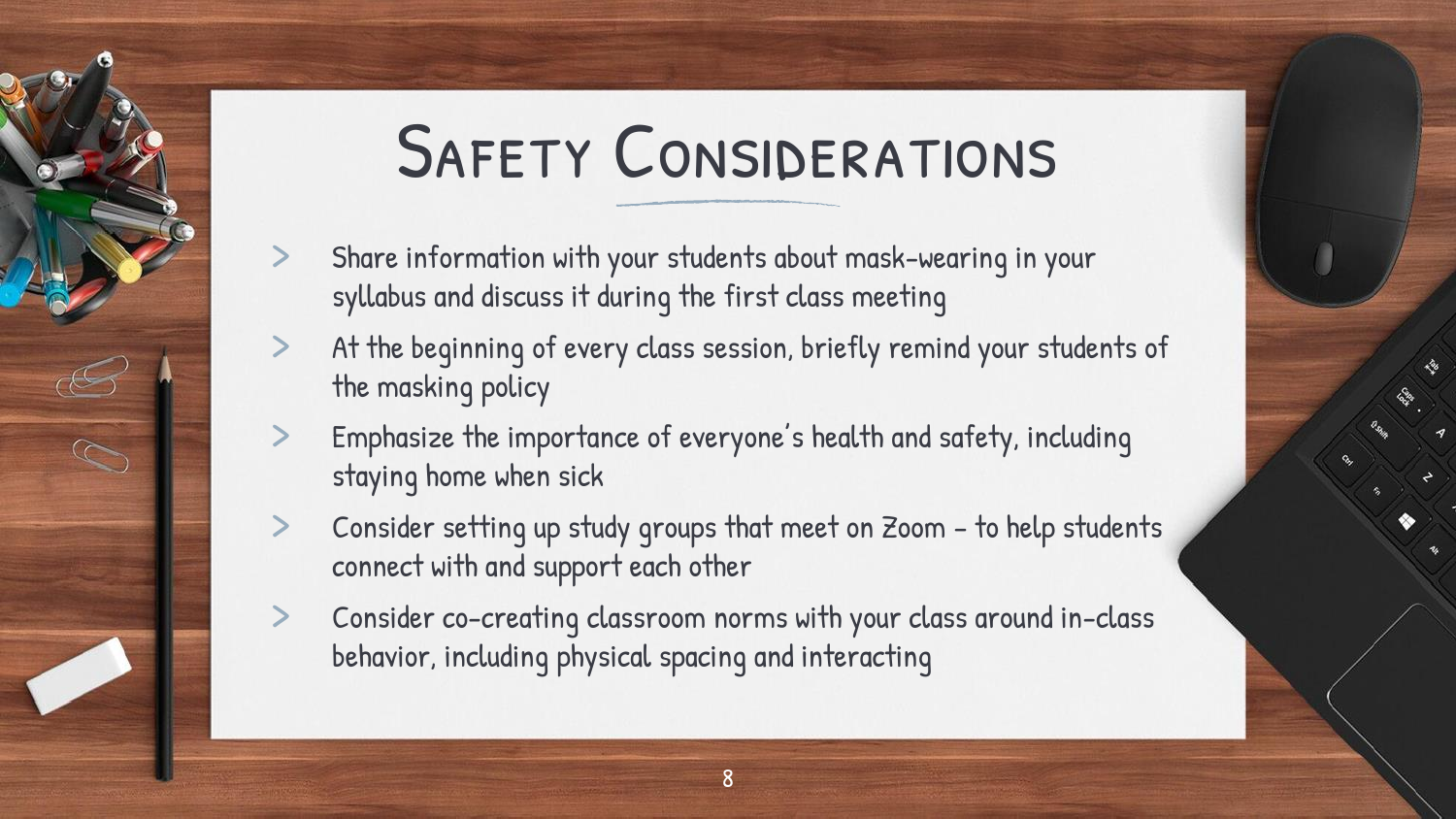## Build Flexibility into Your Syllabus

9

Have policies dedicated to:

- Staying home when sick
- Submitting late work
- Missing some class and small assignments without penalties
- Having to isolate or quarantine
- Having technical glitches/limitations

> Encourage students to:

- Interact early and often (helps you discover issues before they get more serious)
- Make choices about what they need to miss
- Share about concerns with you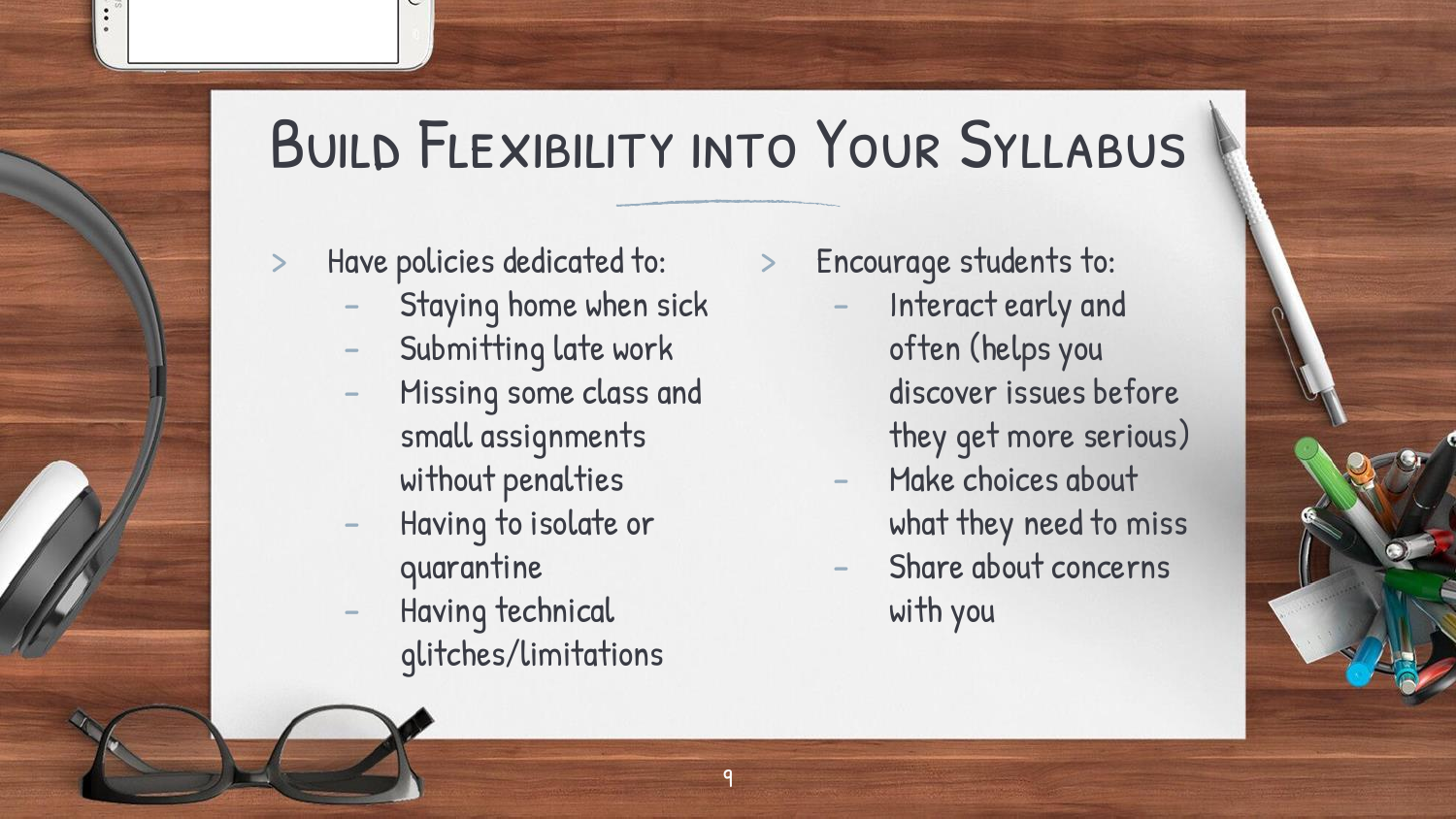### Normalize Asking for Help

- When we proactively acknowledge that it is not uncommon to miss class or need help, it sends a message that it is normal to run into issues and can help students feel more organized and empowered to reach out for help
- > To do this, you might consider:
	- Sharing with your students about a time when you asked for help or were offered help by a professor
	- Sharing about how valuable you think it is to speak to a mental health professional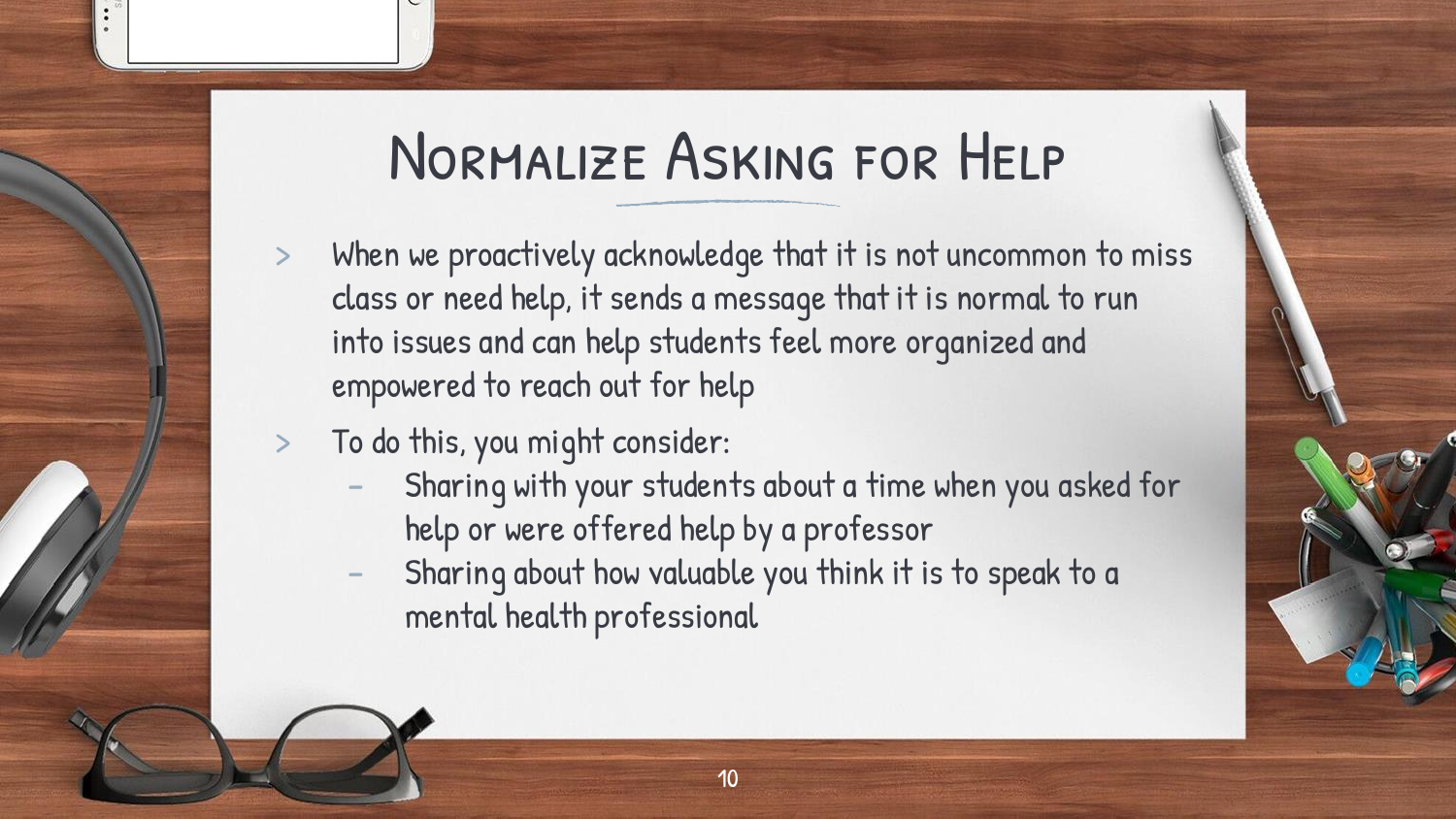# How po I support STUDENTS' well-being?

3 4 5 6 7 8 9 10 11 12 13 14 15 16 17 18 19 20 21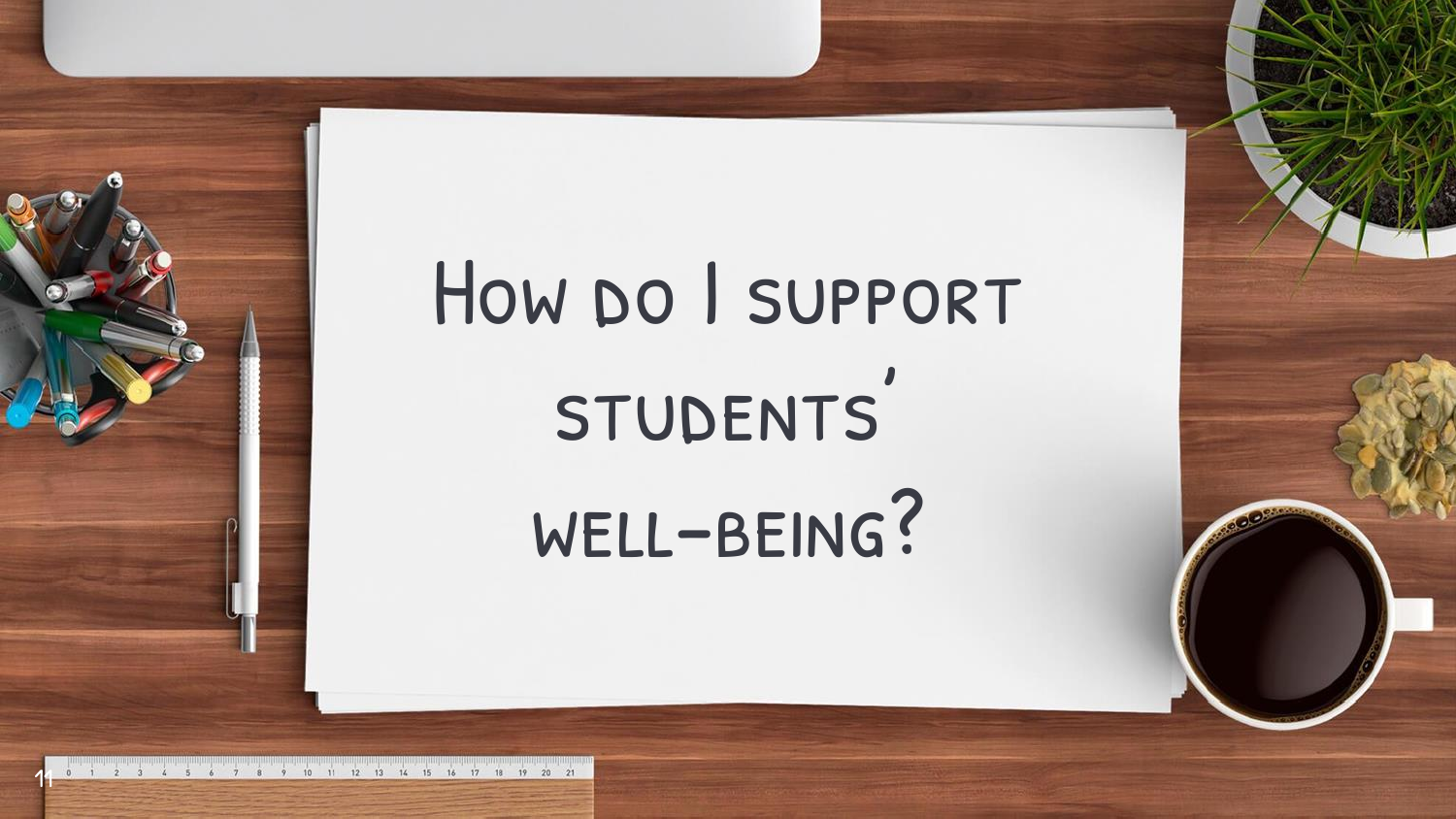

## Tips from CAPS I CARE Training:

- Identify warning signs
	- Check in with care
		- Explore options



UNIVERSITY of PENNSYLVANIA

12

[Learn more: I CARE Training](https://caps.wellness.upenn.edu/icare/)

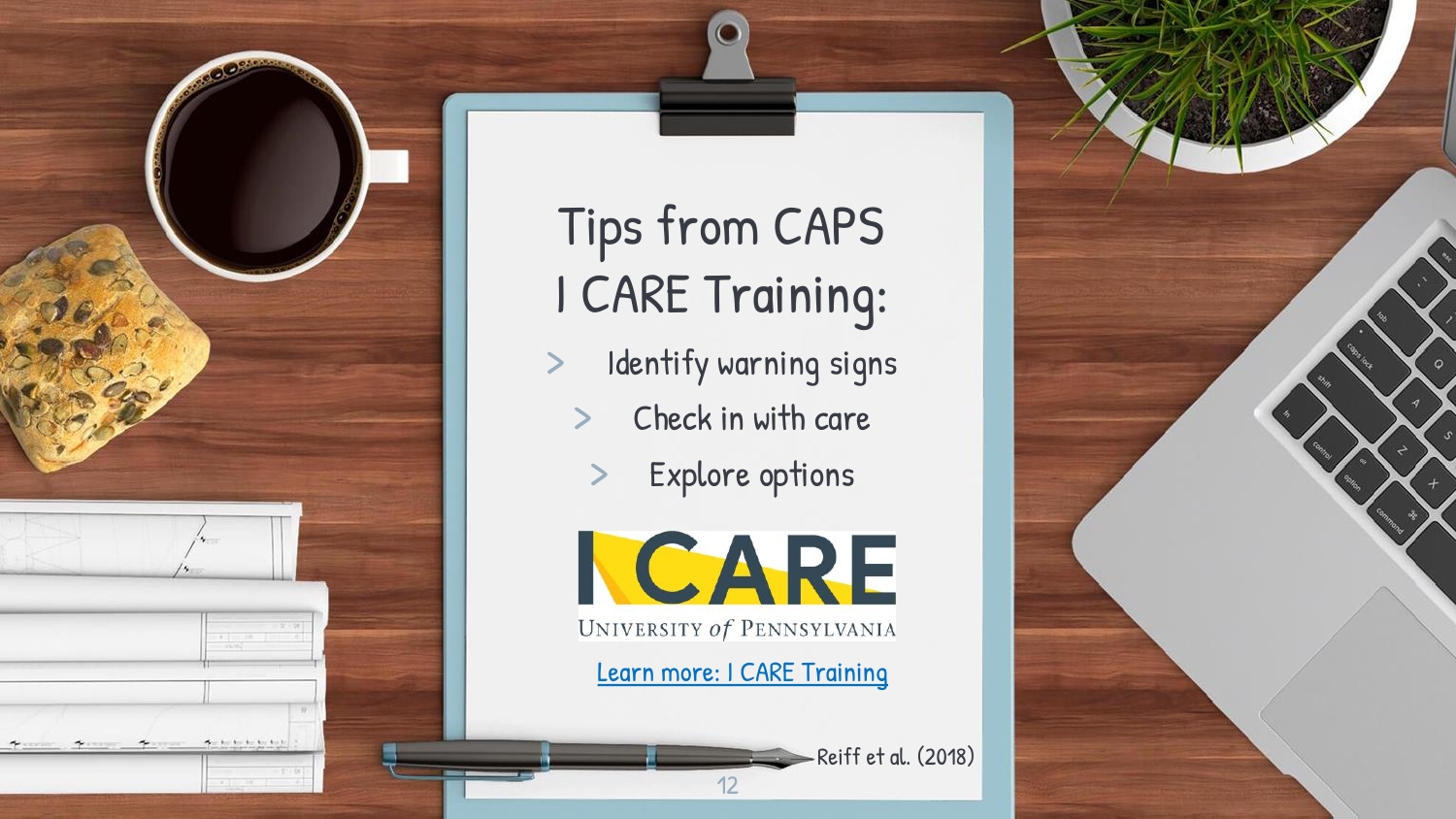#### Identify Warning signs

- Sudden Changes in Behavior:
- Shifts in mood or anxiety levels
- Suddenly isolating from others
- Struggling with an upsetting life events
- Patterns of Behavior:
- **E** Difficulty with motivation, energy, or sleep
- **E** Deterioration of work or participation
- Multiple absences
- Concern expressed by others
- Your Instinct
- If you sense that a student may be struggling, trust your instinct!
	- Check in. Lead with curiosity and care for the student.

[Learn More: Helping Others](https://caps.wellness.upenn.edu/helping-others/)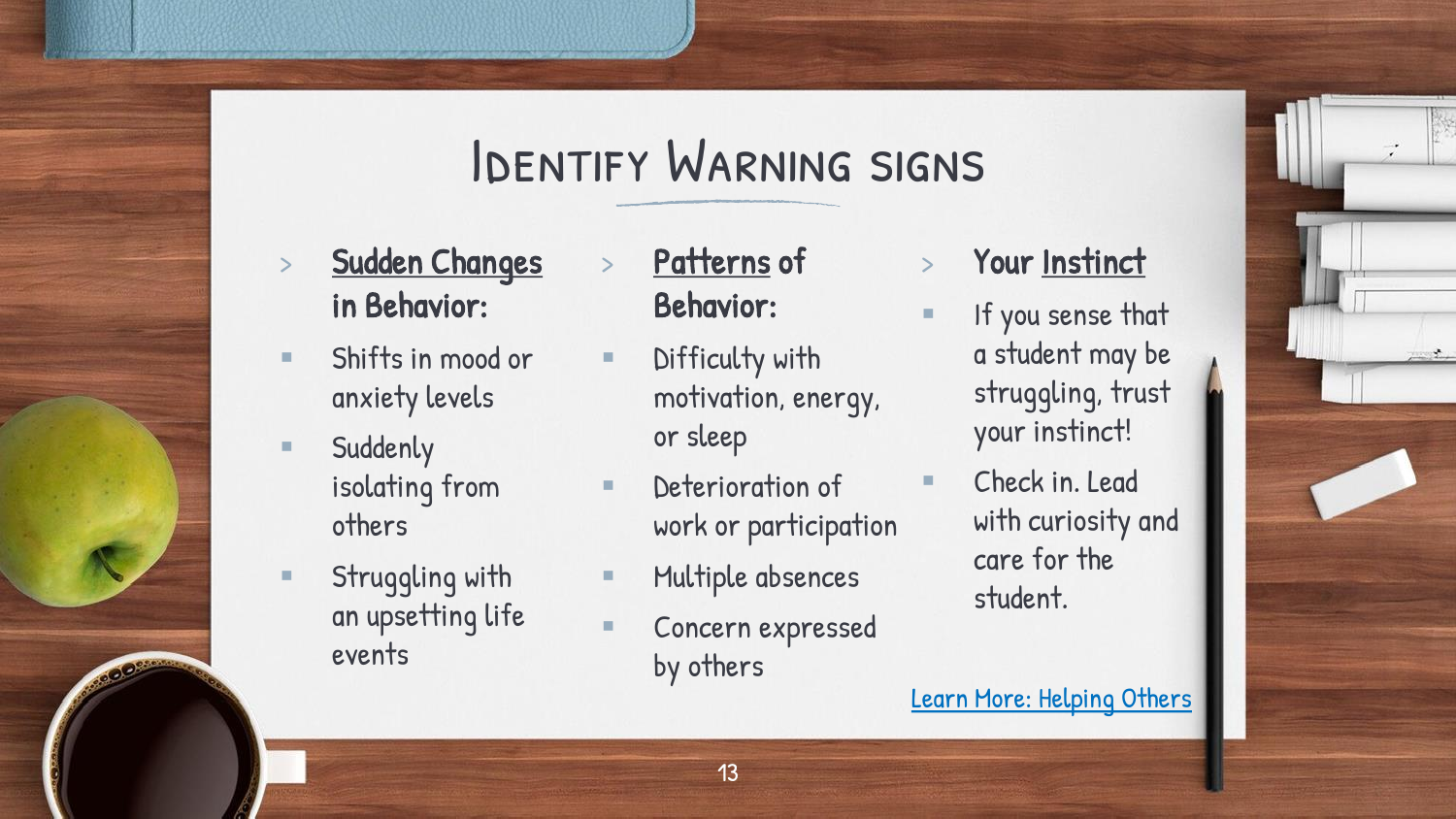#### Signs of Crisis

- They demonstrate suicidal/homicidal thoughts, statements, or attempts
- You've seen signs of self-harm (cutting, burning)
- > You notice they have extreme anxiety or panic (difficulty breathing)

> You notice a loss of contact with reality (seeing/hearing things that are not there)

[Learn More: Warning Signs for Suicide](https://caps.wellness.upenn.edu/warning-signs-for-suicide/)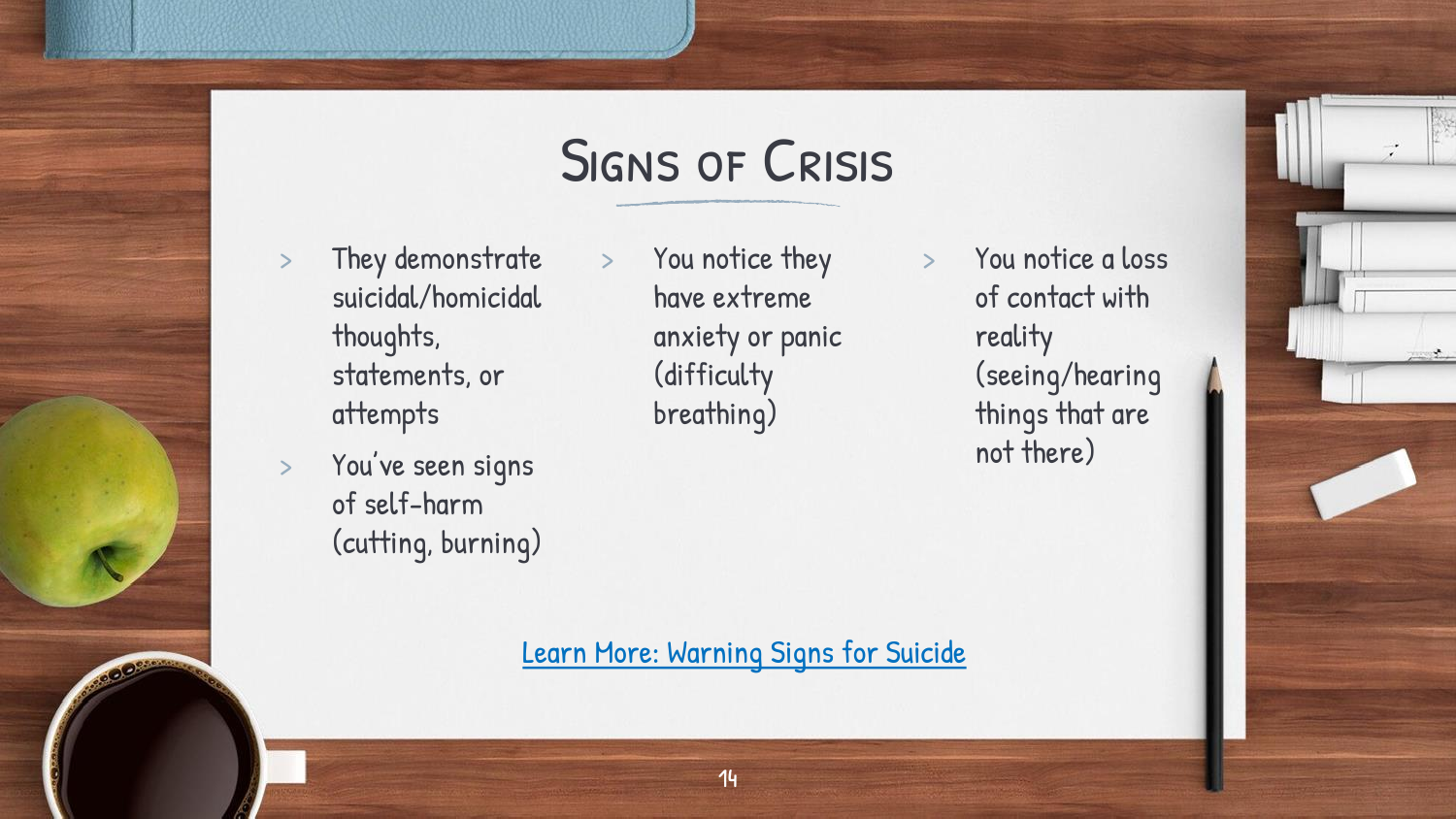# Check in

- Check in via email, phone, in-person, or virtual meetings to show support
- Share what you are noticing:
	- "I noticed that you haven't been to class for a few days, and I just wanted to check in and see how you were doing."
- Ask open-ended questions/prompts with curiosity:
	- "How are you coping these days?"
	- "Tell me more about that..."
- Summarize with care:

 $\infty$ 

"It sounds like this has been a particularly tough time for you."

[Learn More: Helping Others](https://caps.wellness.upenn.edu/helping-others/)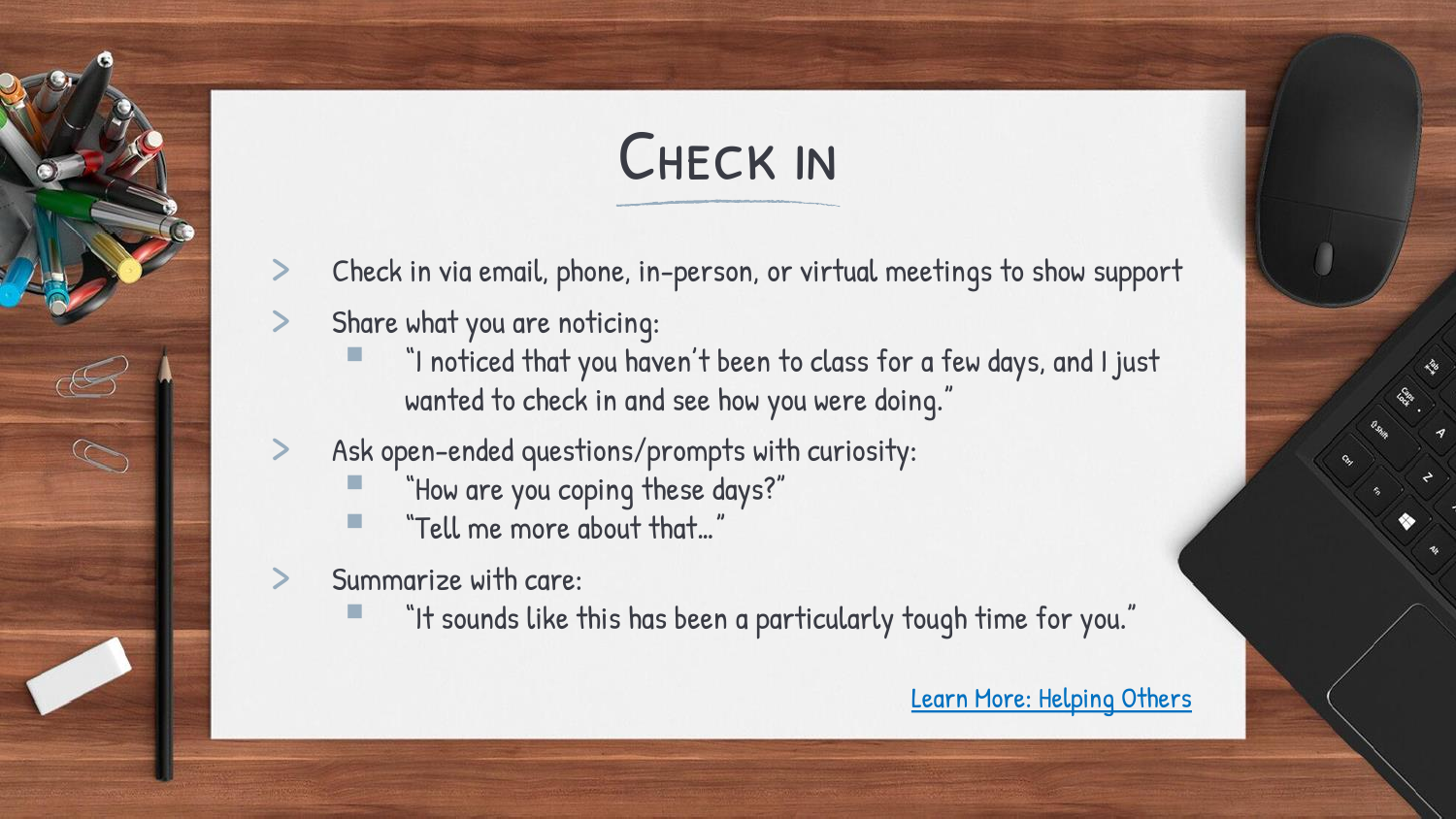### Explore

- After hearing how the student is doing...
- Explore options for the problem

 $\mathbb{C}$ 

- Can I give you some advice/suggestions?
- Have you thought of ways to cope with this?
- What are some things you've already tried?
- Have you considered talking to someone about this?
- Help connect the student to additional resources

[I CARE Training](https://caps.wellness.upenn.edu/icare/) [Learn More: Helping Others](https://caps.wellness.upenn.edu/helping-others/)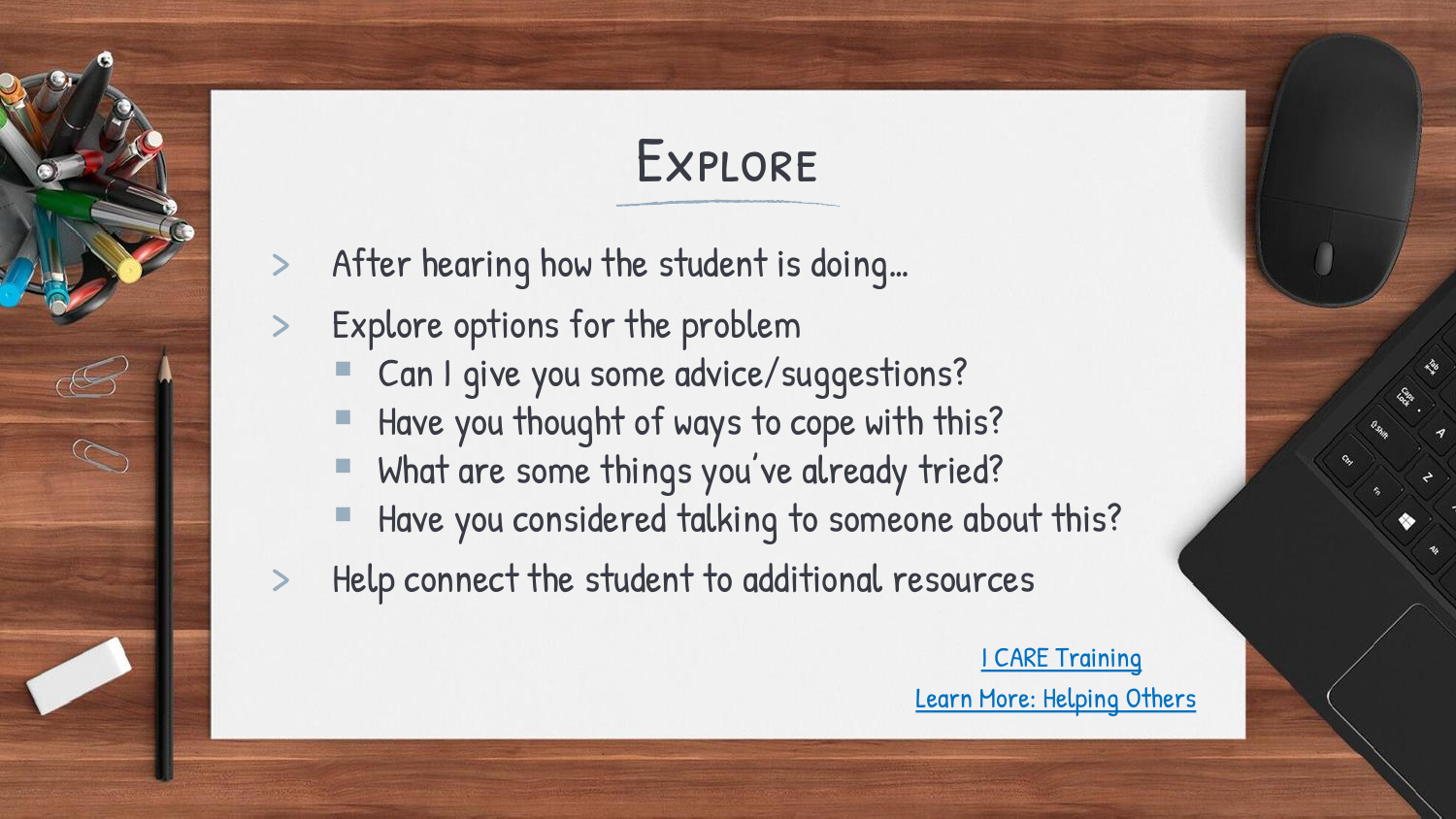

Remember: You're not expected to be a counselor…but you can provide a caring presence in a student's life.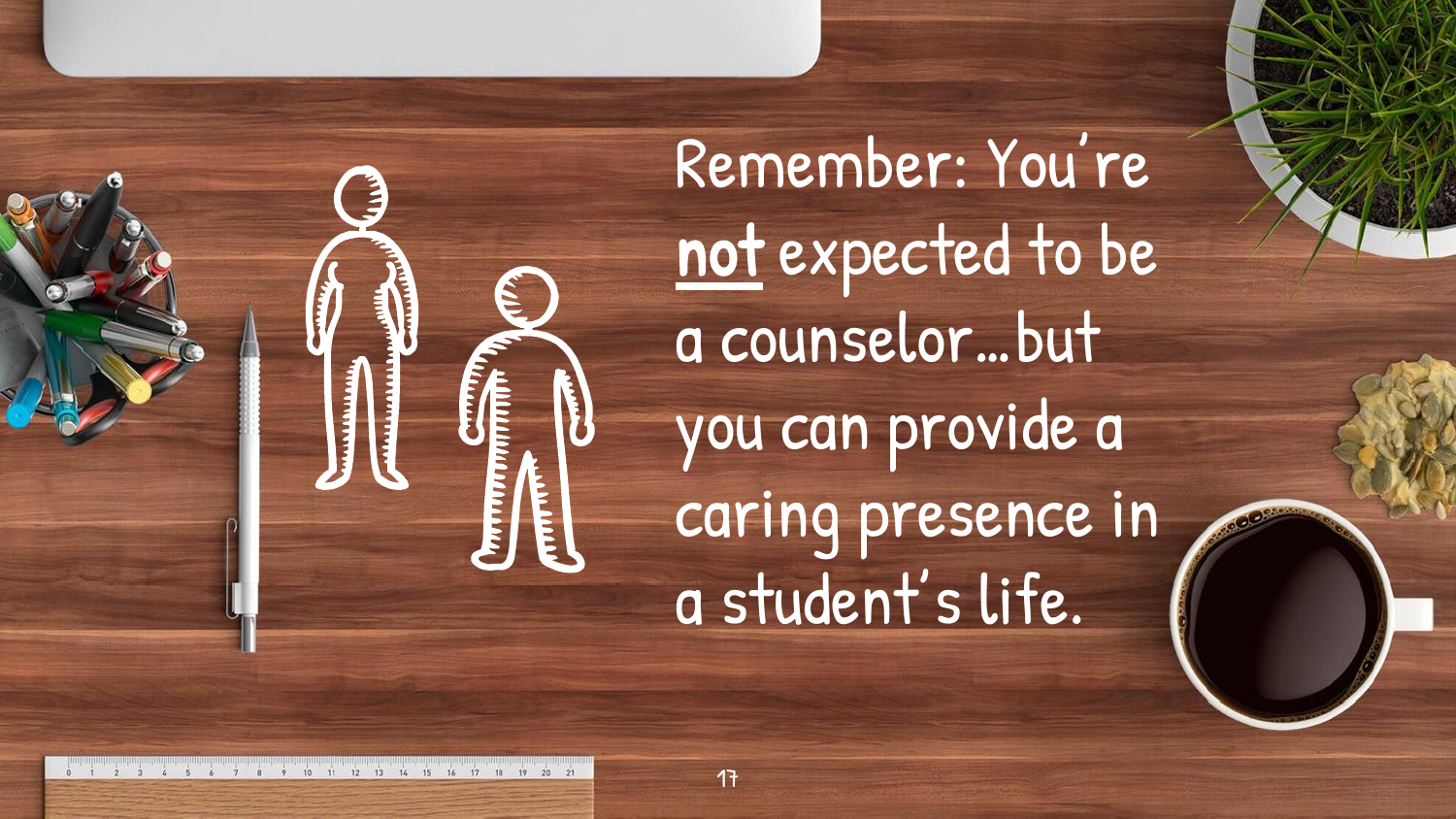# WHAT RESOURCES can help me?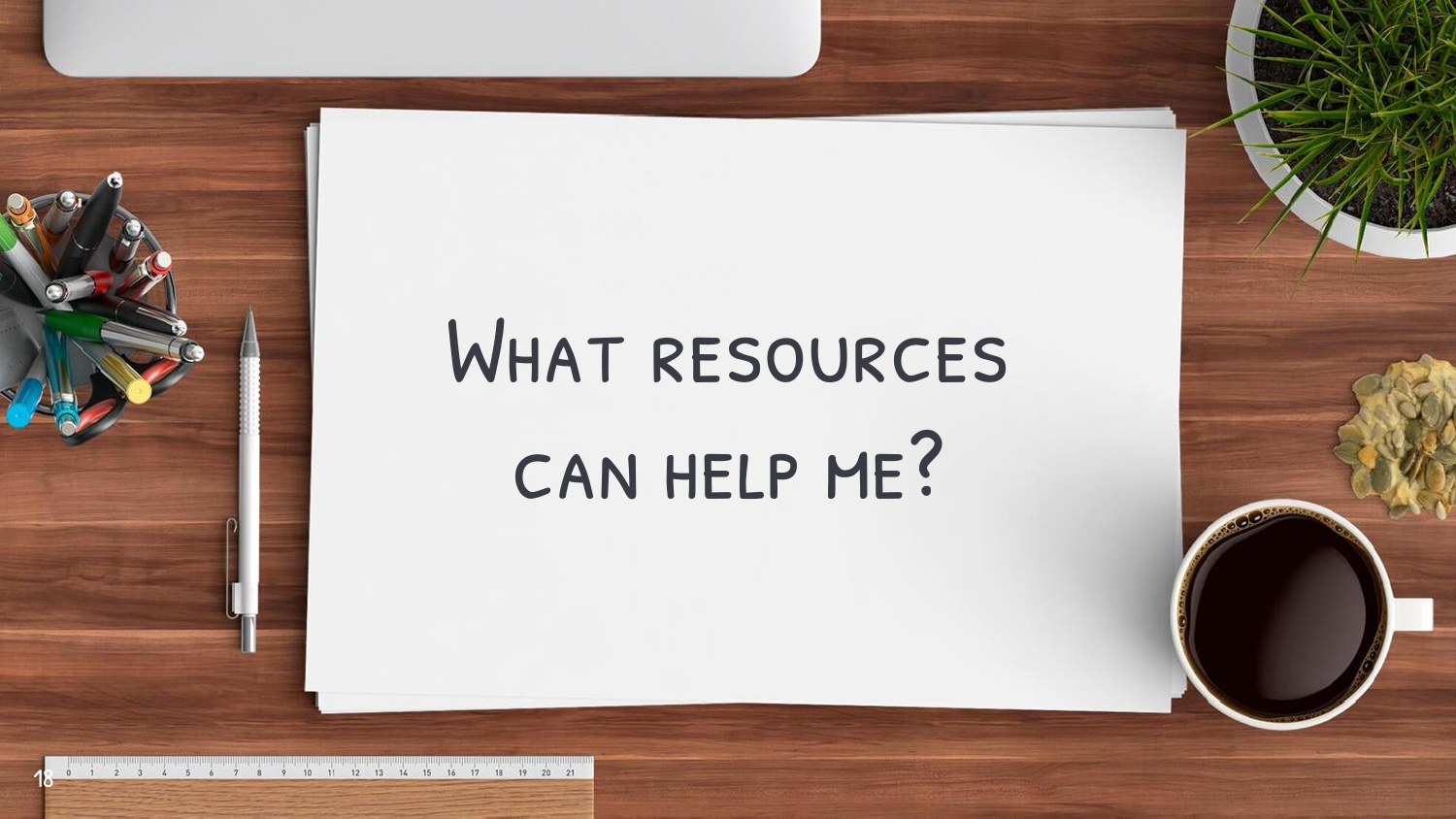### Referring to Student Counseling

- Show students that you care, but discuss your limitations:
	- "I can support you with this, but I think that a clinician at the Student Counseling can be most helpful to you in addressing this problem."
- Be specific about why you are referring a student:

S.

"Student Counseling has clinicians who are really good at helping students address stress related to the pandemic. I can provide you with information about their services."

> [I CARE Training](https://caps.wellness.upenn.edu/icare/) [Learn More: Helping Others](https://caps.wellness.upenn.edu/helping-others/)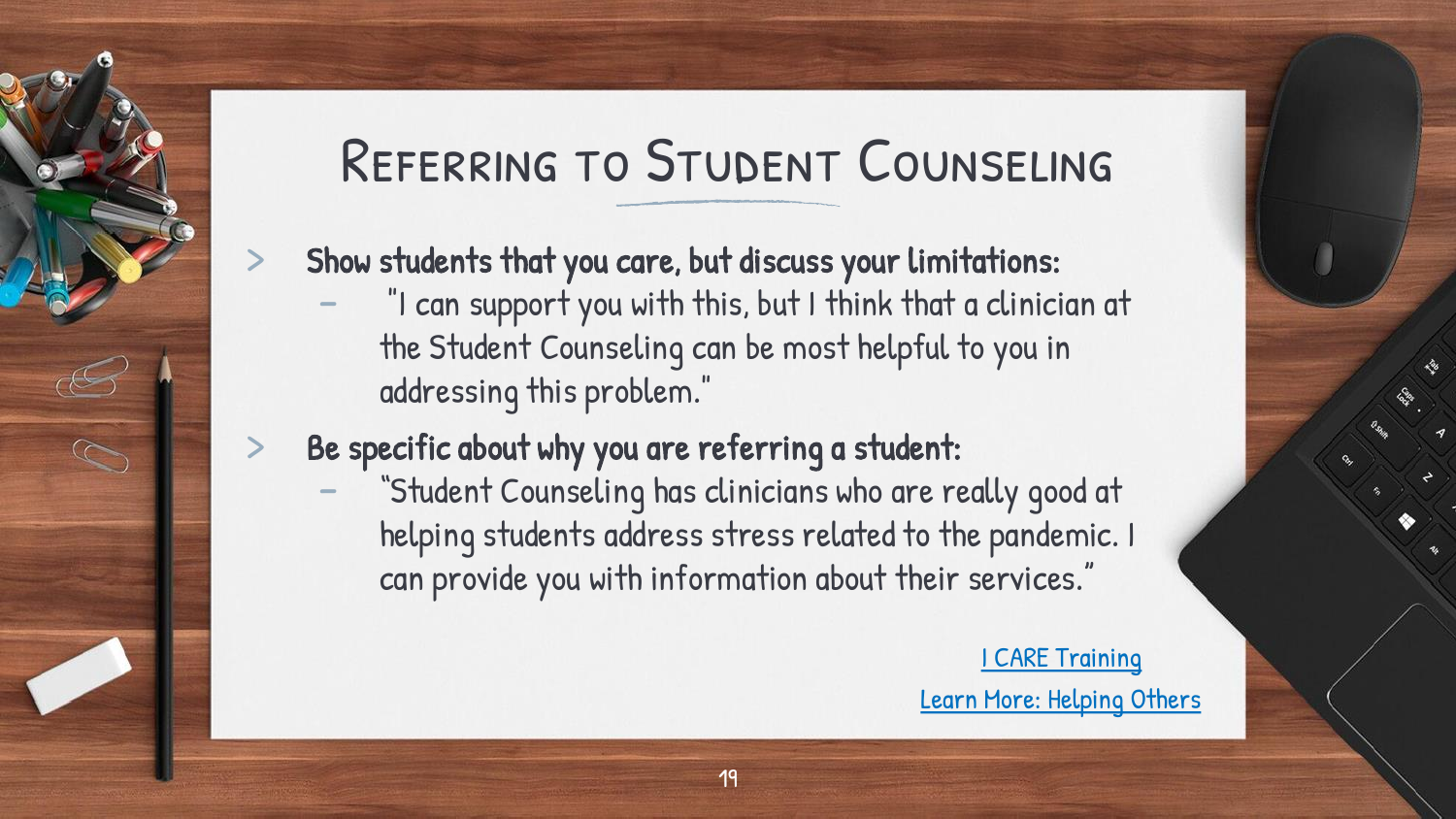## How to Access Student Counseling

Call Us:

215-898-7021 (24/7); press #1 to speak to a clinician (Consult with us 24/7)

Come In:

 $\mathbb{Z}$ 

3624 Market St., 1st Floor West; can drop-in and meet with a clinician during regular business hours \*Check the [website](https://caps.wellness.upenn.edu/letstalk/) for hours/updates

Let's Talk: no-appointment, drop-in service on campus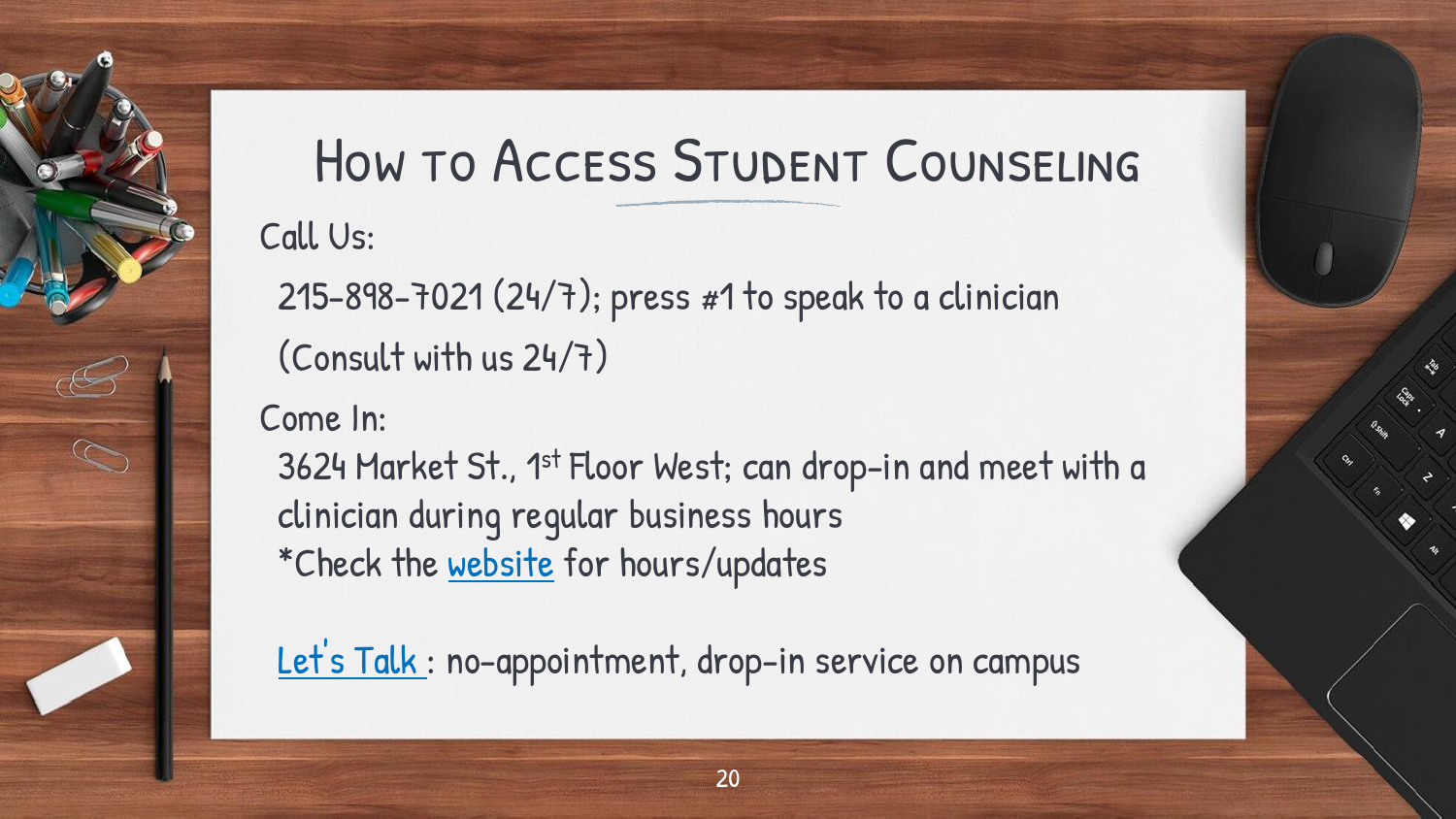### WHO TO CONTACT IN A CRISIS?

#### Mental Health Crisis

- Student Counseling: 215-898-7021 (24/7)
- > Press #1 to speak to a clinician
- Life-Threatening Crisis
- > Penn Police: 215-573-3333 (511 from campus phone) > Help Line: 215-898-HELP
- **Call 911**

[I CARE Training](https://caps.wellness.upenn.edu/icare/) [Learn More: Get Help Now](https://caps.wellness.upenn.edu/get-help-now/)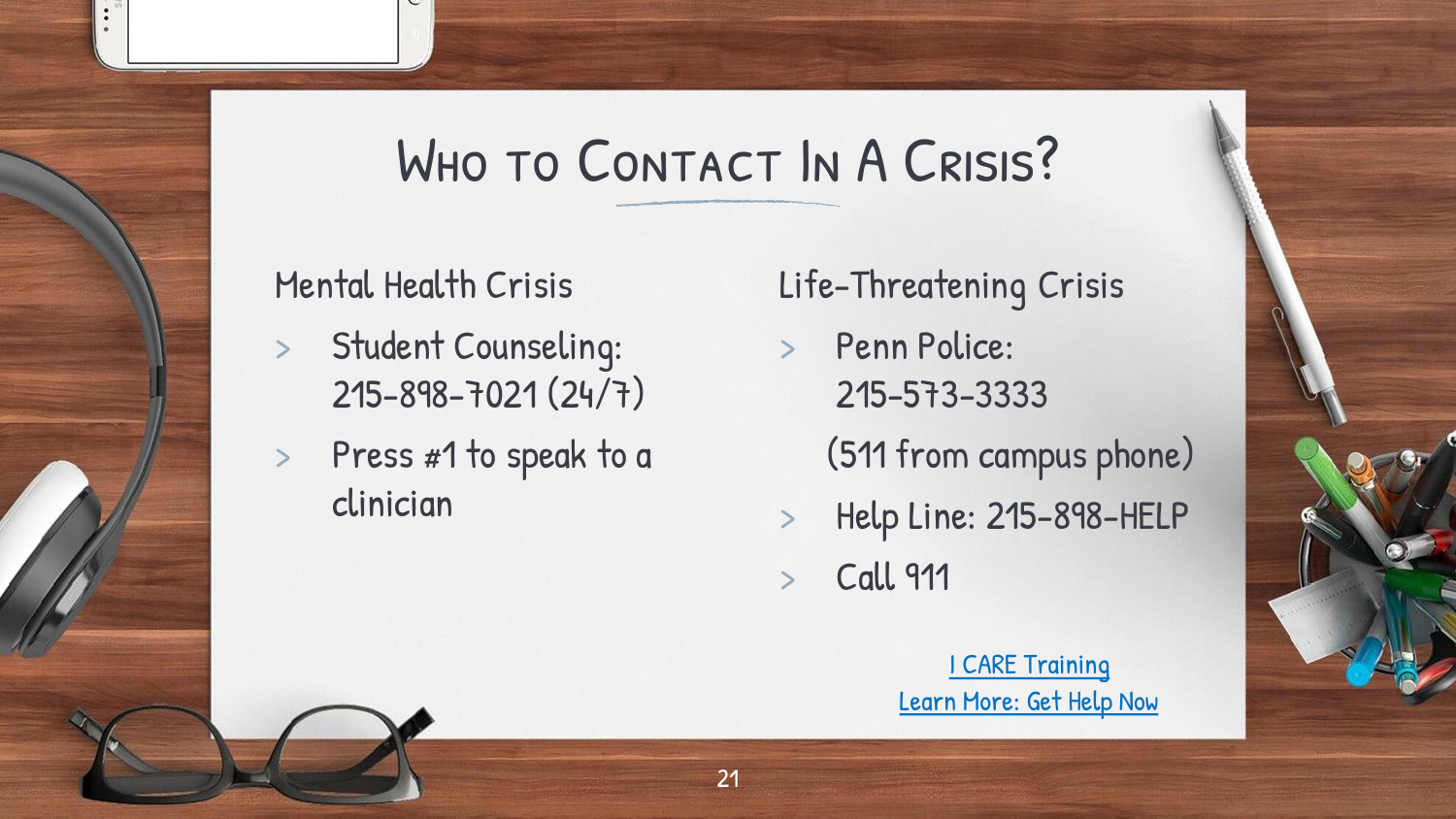#### Helping yourself & others

> Encourage students to watch / SHARE: Connection, Healing & Hope to hear Penn students discuss the power of sharing and how they got support. Go to [Wellness at Penn](https://wellness.upenn.edu/) watch the video.



Learn more here: [Caring for Yourself & Others: Stress, Distress, Crisis](https://caps.wellness.upenn.edu/stress-distress-crisis/)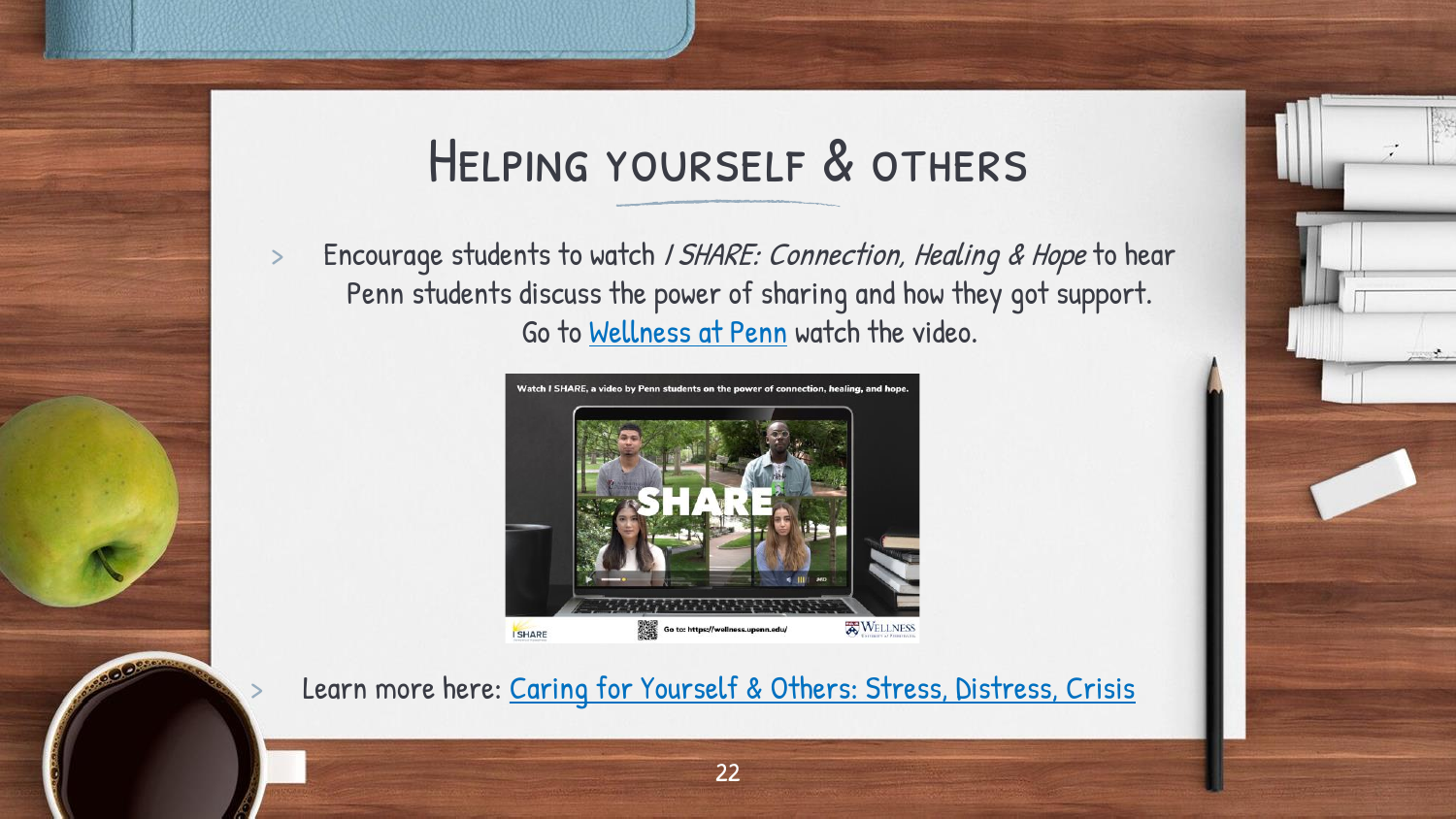#### Resources for COVID-19

• Website: coronavirus.upenn.edu • Email: coronavirus@upenn.edu • Social Media: @COVIDPenn (Instagram & Twitter)

[Learn More: Mental Health & COVID-19](https://caps.wellness.upenn.edu/your-mental-health-and-covid-19/)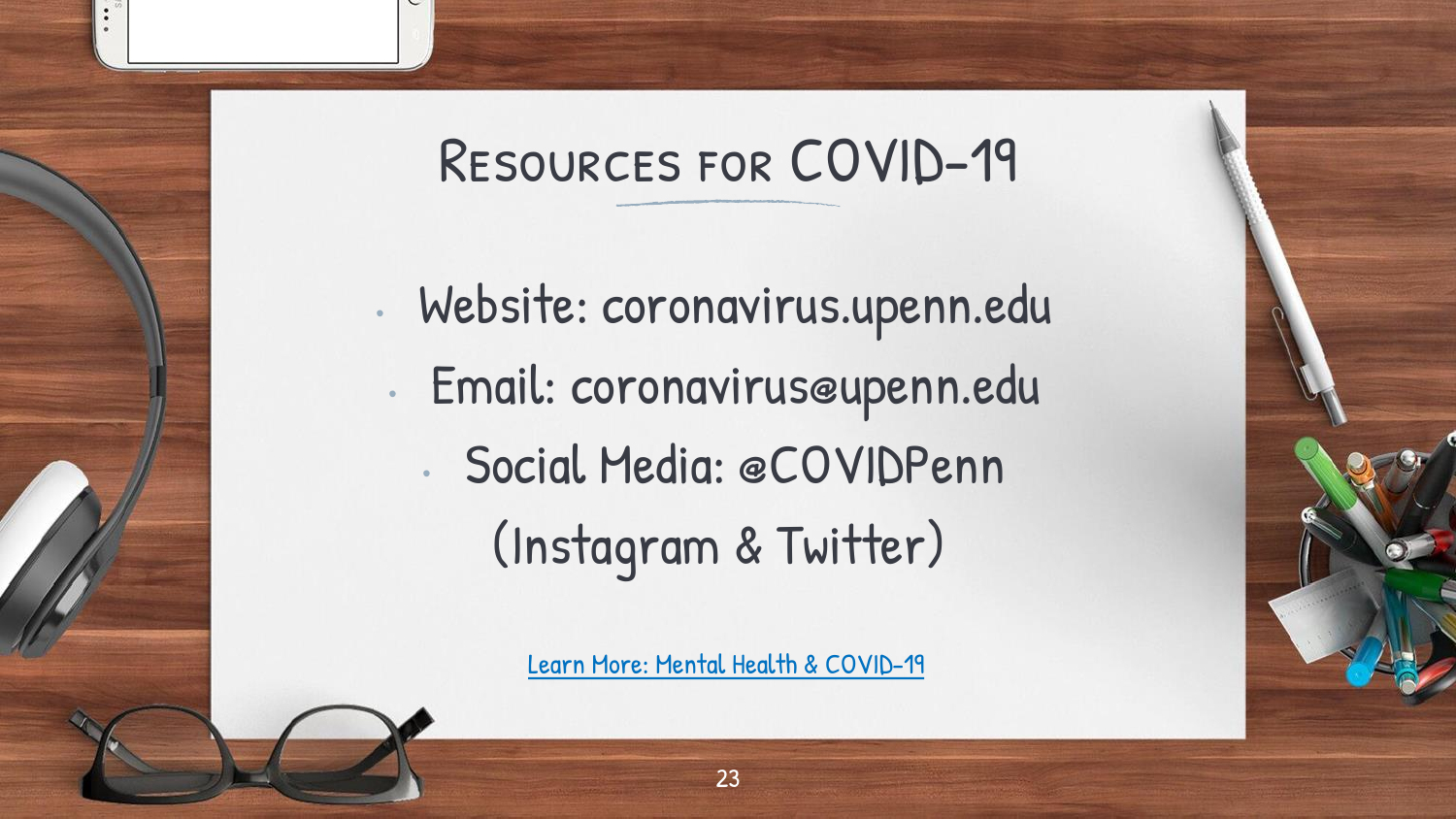# Wellness at Penn

Follow us: @WellnessAtPenn (Instagram) @PennTogether (TikTok)

Call us (24/7): Student Health: 215-746-3535 Student Counseling: 215-898-7021

Visit our Website: [https://wellness.upenn.edu](https://wellness.upenn.edu/)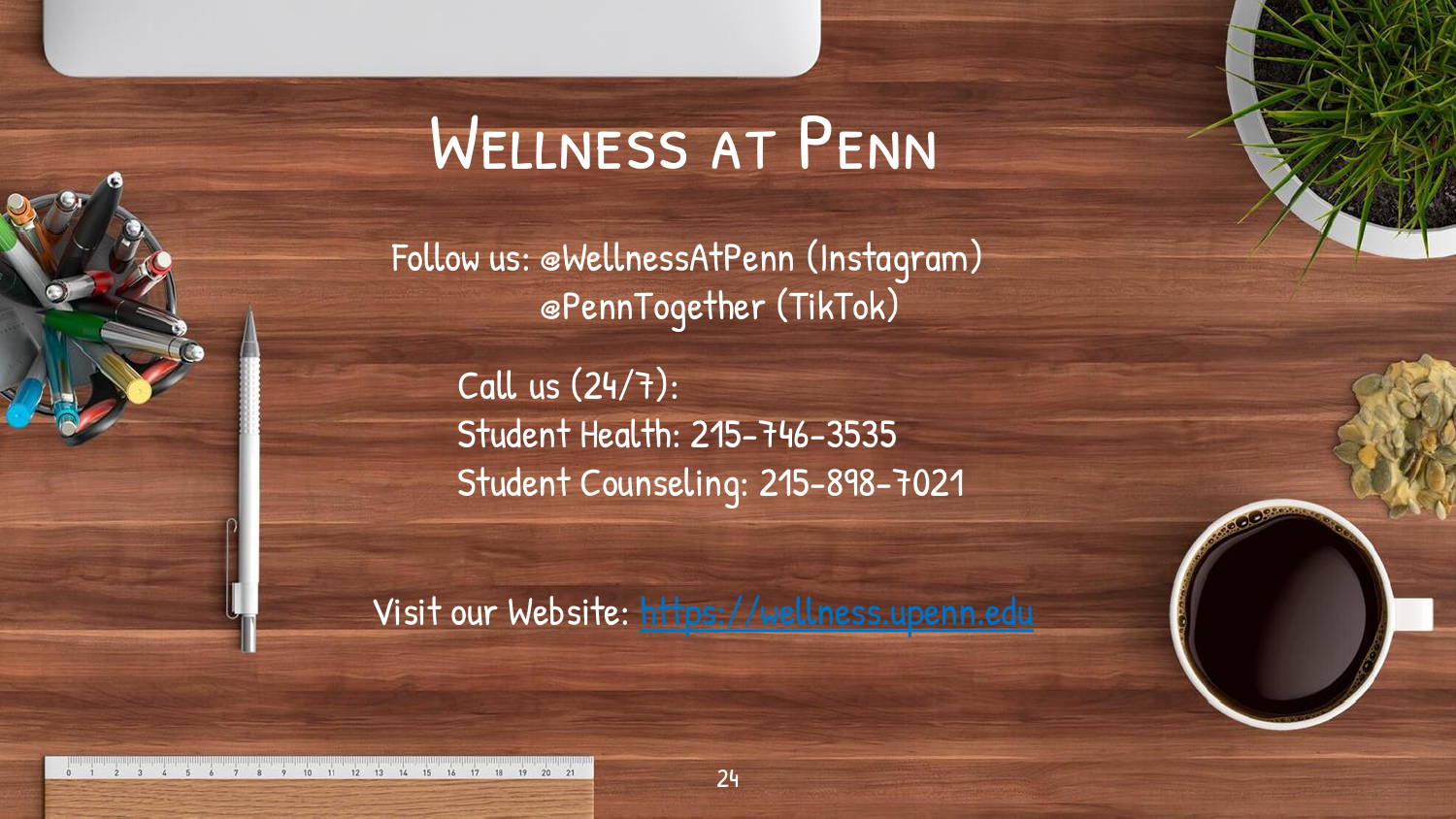#### LET US KNOW IF THIS WAS HELPFUL

Please take 2 minutes to complete our survey.

Access the survey by:

 $\mathbb{Z}$ 

Clicking on: [Feedback Survey](https://upenn.co1.qualtrics.com/jfe/form/SV_cvgysISgxpm1MDX) or scanning the QR code

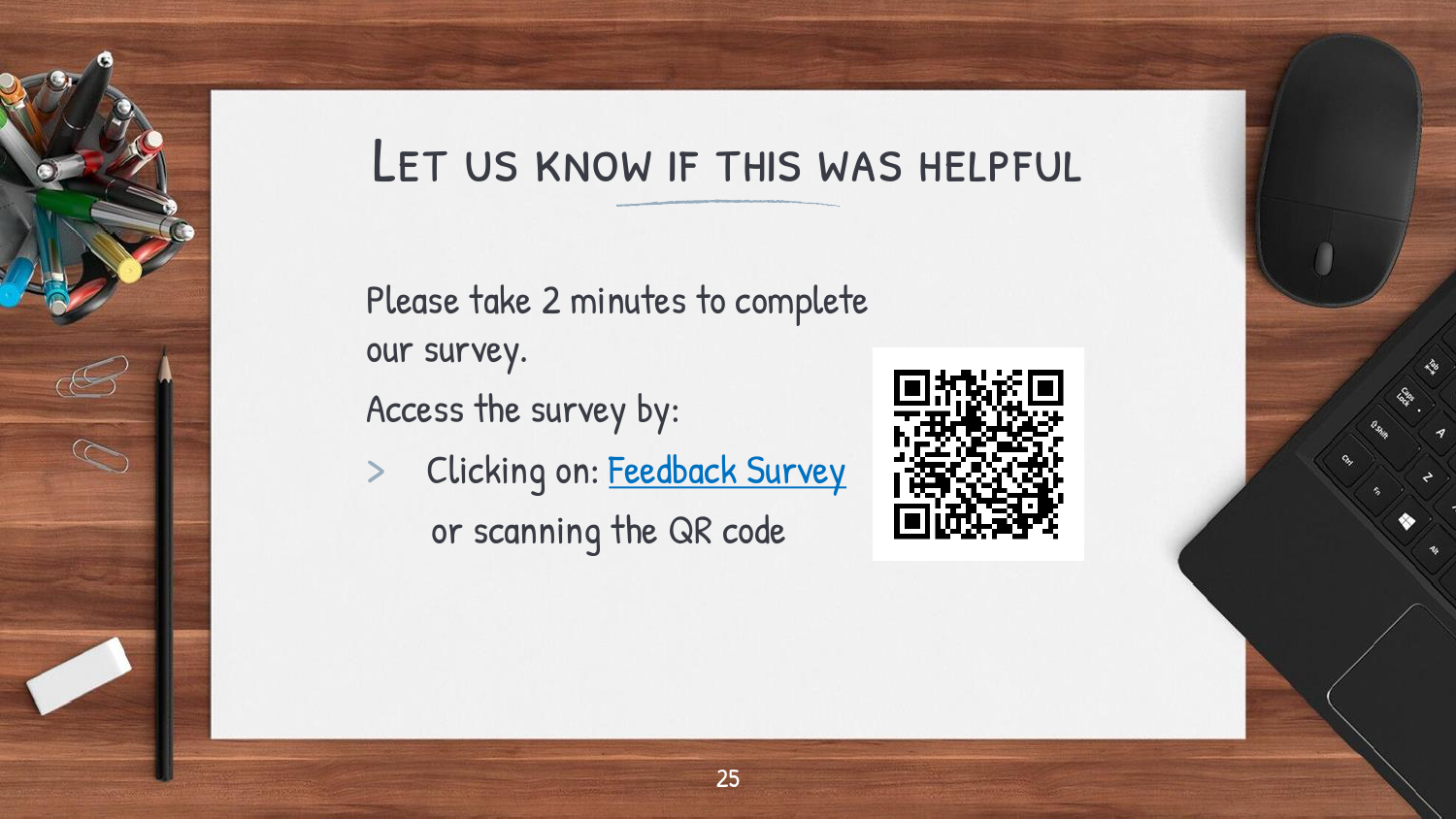#### **REFERENCES**

Glazier, R. A. (2016) Building rapport to improve retention and success in online classes. Journal of Political Science Education, 12(4), 437-456. https://doi.org/10.1080/15512169.2016.1155994

Imad, M. (2020, March 17). Hope matters. Inside Higher Ed. https://www.insidehighered.com/advice/2020/03/17/10 [strategies-support-students-and-help-them-learn-during-coronavirus-crisis](https://www.insidehighered.com/advice/2020/03/17/10-strategies-support-students-and-help-them-learn-during-coronavirus-crisis)

Imad, M. (2021, July 8). Pedagogy of Healing: Bearing Witness to Trauma and Resilience. [https://www.insidehighered.com/views/2021/07/08/how-faculty-can-support-college-students%E2%80%99-mental](https://www.insidehighered.com/views/2021/07/08/how-faculty-can-support-college-students%E2%80%99-mental-health-fall-opinion)health-fall-opinion

Newhouse, K. (2020, April 6). Four core priorities for trauma-informed distance learning. KQED. https://www.kqed.org/mindshift/55679/four-core-priorities-for-trauma-informed-distance[learning?fbclid=IwAR0twb3bivH6wVHOyKcwScch6NxdUpmWbmEMR\\_CXbpBnw3-yX0dBMQxONe0](https://www.kqed.org/mindshift/55679/four-core-priorities-for-trauma-informed-distance-learning?fbclid=IwAR0twb3bivH6wVHOyKcwScch6NxdUpmWbmEMR_CXbpBnw3-yX0dBMQxONe0)

Reiff, M., Kumar, M., Bvunzawabaya, B., Madabhushi, S., Spiegel, A., Bolnick, B., & Magen, E. (2018). I CARE: Development and evaluation of a campus gatekeeper training program for mental health promotion and suicide prevention. Journal g College Student Psychotherapy, 1-24.<https://doi.org/10.1080/87568225.2018.1433570>

Resources and strategies for teaching remotely. (n.d.). Center for Teaching & Learning. <https://www.ctl.upenn.edu/resources-and-strategies-teaching-remotely>

 $\infty$ 

Spahr, A. & Polzin, E. (2020). Supporting student mental health during COVID-19 [pdf]. http://celt.cuw.edu/wp[content/uploads/Supporting-Students-Mental-Health-During-COVID19.pdf](http://celt.cuw.edu/wp-content/uploads/Supporting-Students-Mental-Health-During-COVID19.pdf)